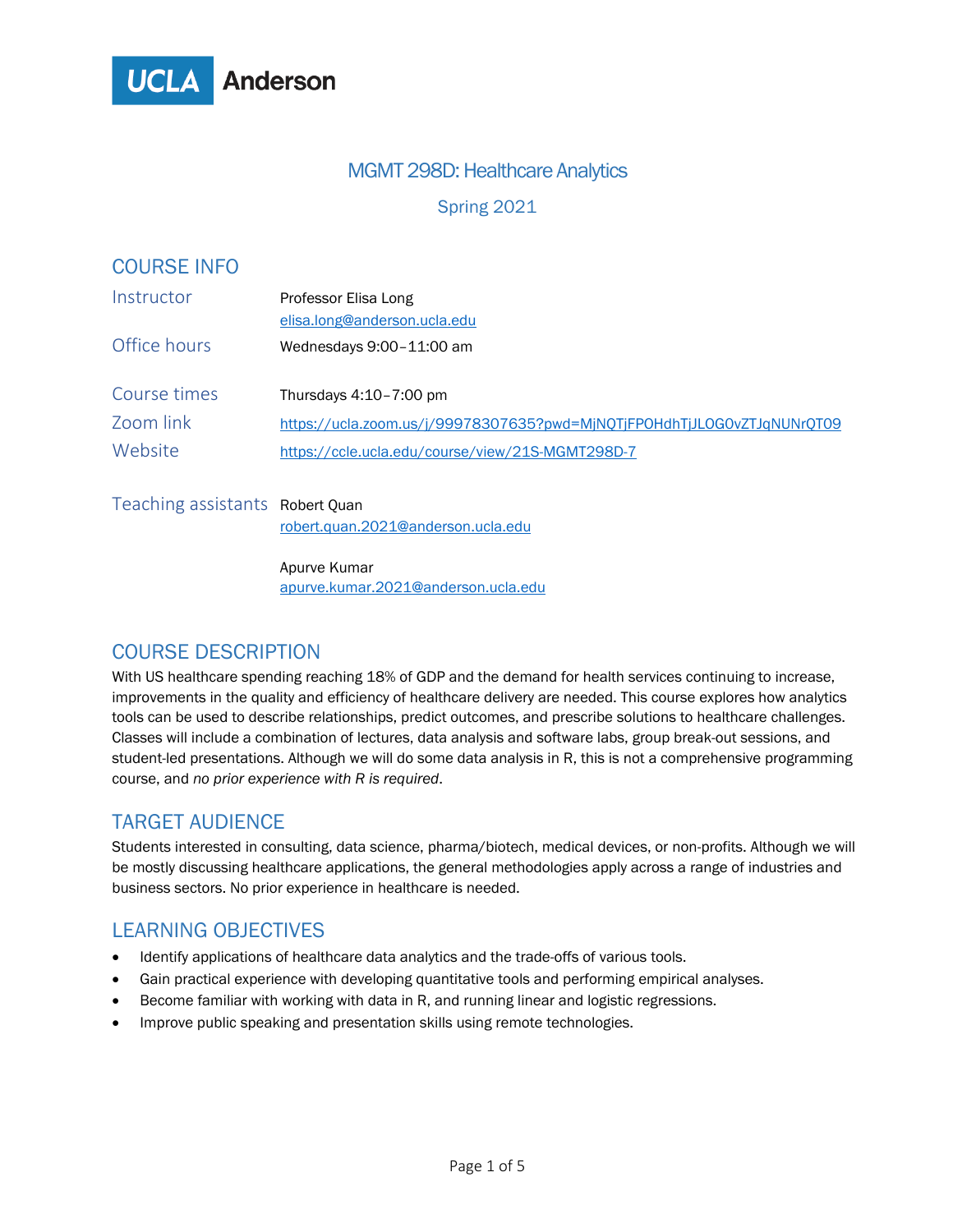# CLASS PREPARATION

To prepare for each class, you should read the relevant sections of Modern Dive and any additional readings posted on CCLE. If you are new to data analysis and programming, I *highly recommend* completing the accompanying exercises in Modern Dive. All due dates will be clearly posted on CCLE.

## COURSE MATERIALS

#### Readings

Two HBS cases may be purchased at<https://hbsp.harvard.edu/import/817437> Links for all other readings are given below and on CCLE.

#### Software

We will conduct in-class exercises using R Studio. Datasets will be posted on CCLE before class. First, download and install R here:<https://cloud.r-project.org/> Second, download and install R Studio here: <https://www.rstudio.com/products/rstudio/download/>

#### R Resources

- "Statistical Inference via Data Science: A Modern Dive into R and the Tidyverse" <https://moderndive.com/> Free online book that includes many tutorials on data visualization and data analysis in R
- UCLA Intro to R seminar <https://stats.idre.ucla.edu/r/seminars/intro/>
- UCLA Intro to data visualization with ggplot [https://stats.idre.ucla.edu/r/seminars/ggplot2\\_intro/](https://stats.idre.ucla.edu/r/seminars/ggplot2_intro/)
- R Graphics Cookbook<https://r-graphics.org/>
- The R Graph Gallery <https://www.r-graph-gallery.com/index.html>

## UCLA POLICIES

The UCLA Anderson Honor Code will apply at all times. <http://www.anderson.ucla.edu/Documents/areas/adm/web/AndersonHonorCode.pdf>

All participants in the course are bound by the UCLA Student Conduct Code. [https://www.deanofstudents.ucla.edu/portals/16/documents/uclacodeofconduct\\_rev030416.pdf](https://www.deanofstudents.ucla.edu/portals/16/documents/uclacodeofconduct_rev030416.pdf)

The UCLA Center for Accessible Education (CAE) facilitates academic accommodations for enrolled students with documented permanent and temporary disabilities. Accommodations are designed to promote successful engagement in the UCLA academic experience. Please visit<http://www.cae.ucla.edu/> for additional information or email me if you have questions.

## ZOOM ETIQUETTE

- Have a working webcam and microphone.
- Keep your video on, but mute your microphone (unless speaking) to avoid background noise.
- Use the Raise Hand and Chat features in Zoom, and the TAs and I will do our best to monitor these.
- Please keep your attention on the live class discussion, and save any online shopping, Netflix, and laundry for after class.
- Please be professional and respectful of your fellow classmates, the TAs, and instructor. We are all trying our best to make this classroom experience as valuable—and enjoyable—as possible. Your patience is greatly appreciated!
- Some additional tips:<https://thewirecutter.com/blog/professional-video-call-from-home/>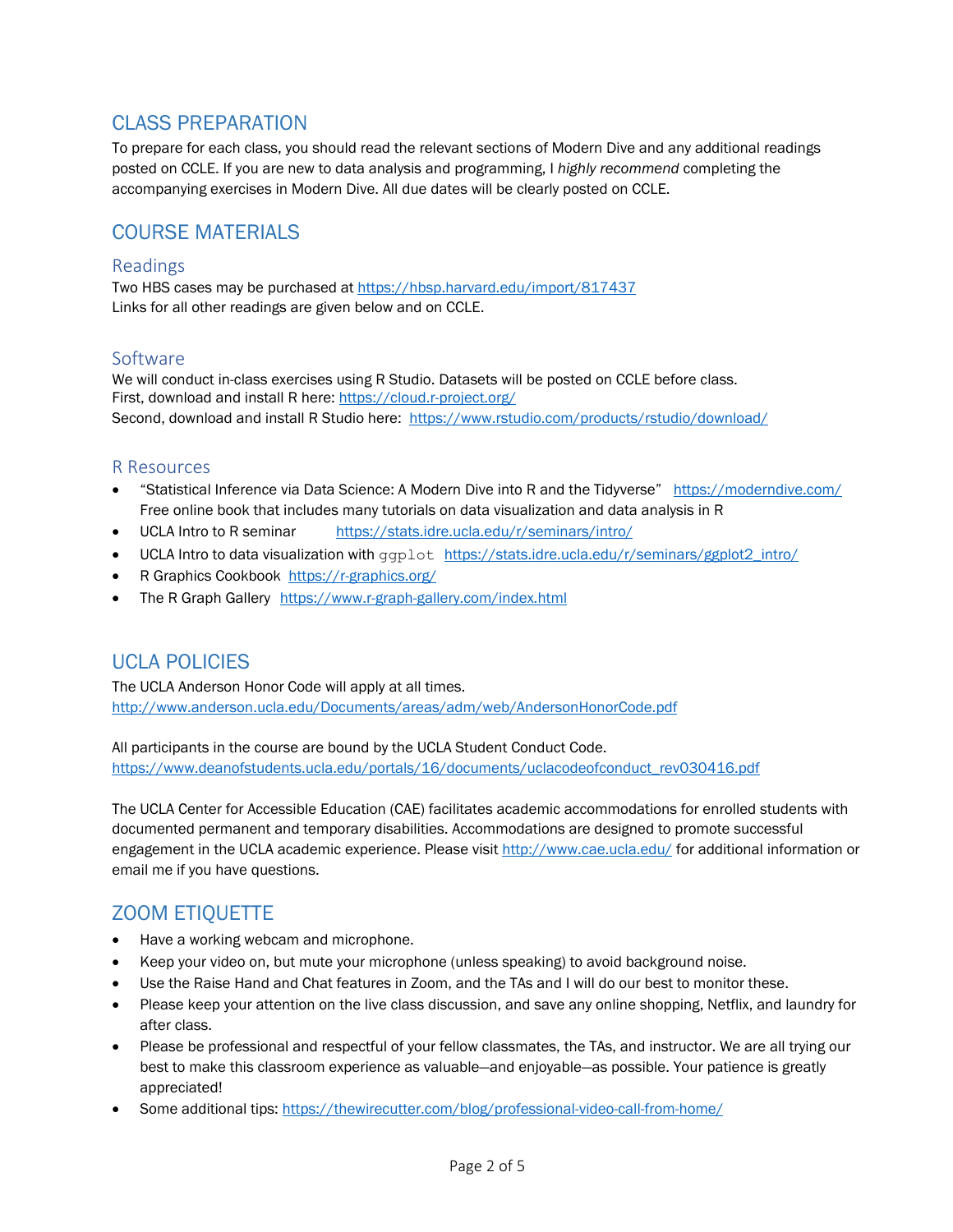## **FFFDBACK**

In these difficult times, remote learning is challenging for everyone involved, and I will try my hardest to make the class a positive experience. In return, I ask for your undivided attention each week and engagement in class discussions, labs, and break-out sessions. If anything is unclear or if you have constructive feedback, please let me know as soon as possible, so that I may revise the course as we go along.

## ASSIGNMENTS AND GRADING

Course grades will be determined as follows:

| R Labs                                  | 40% |  |
|-----------------------------------------|-----|--|
| Data Visualizations                     | 10% |  |
| <b>Final Group Project</b>              | 20% |  |
| Peer Assessment                         | 10% |  |
| Class Participation & Discussion Boards |     |  |

#### R Labs (40%)

We will have 8 classes with labs in R Studio. I will give a short demonstration on the methodology and then groups will have a break-out session to work together on the analysis in R. Groups should upload their code and solutions to a few questions to CCLE after class.

#### Data Visualizations (10%)

There are 2 data visualization assignments, to be completed individually. You should create 1 Powerpoint slide showing a data plot (eg, line graph, bar chart, scatterplot, etc). You are encouraged to try using ggplot in R for this, or Excel is fine. I will provide several datasets for you to select from on CCLE.

#### Final Group Project (20%)

Groups should apply one or more analytics tools from class to a real-world dataset (to be posted on CCLE), to test a particular hypothesis. Each group will present their analyses and supporting figures during class 10.

Since we are remote this year, I will assign groups of 4-5 students to try to accommodate time-zone differences. This will be your primary team throughout the quarter. After the last day of class, each student will submit a short peer evaluation of your fellow teammates.

#### Peer Assessment (10%)

Given our online presence this year, the course deliverables are more heavily group-based. As such, each team member will assess the contributions of your fellow team members at the end of the quarter.

#### Class Participation & Discussion Boards (20%)

Students should aim to attend every class session and be prepared to contribute to class discussions. I will post some advance discussion questions for any assigned readings, and students can contribute to the CCLE online discussion boards.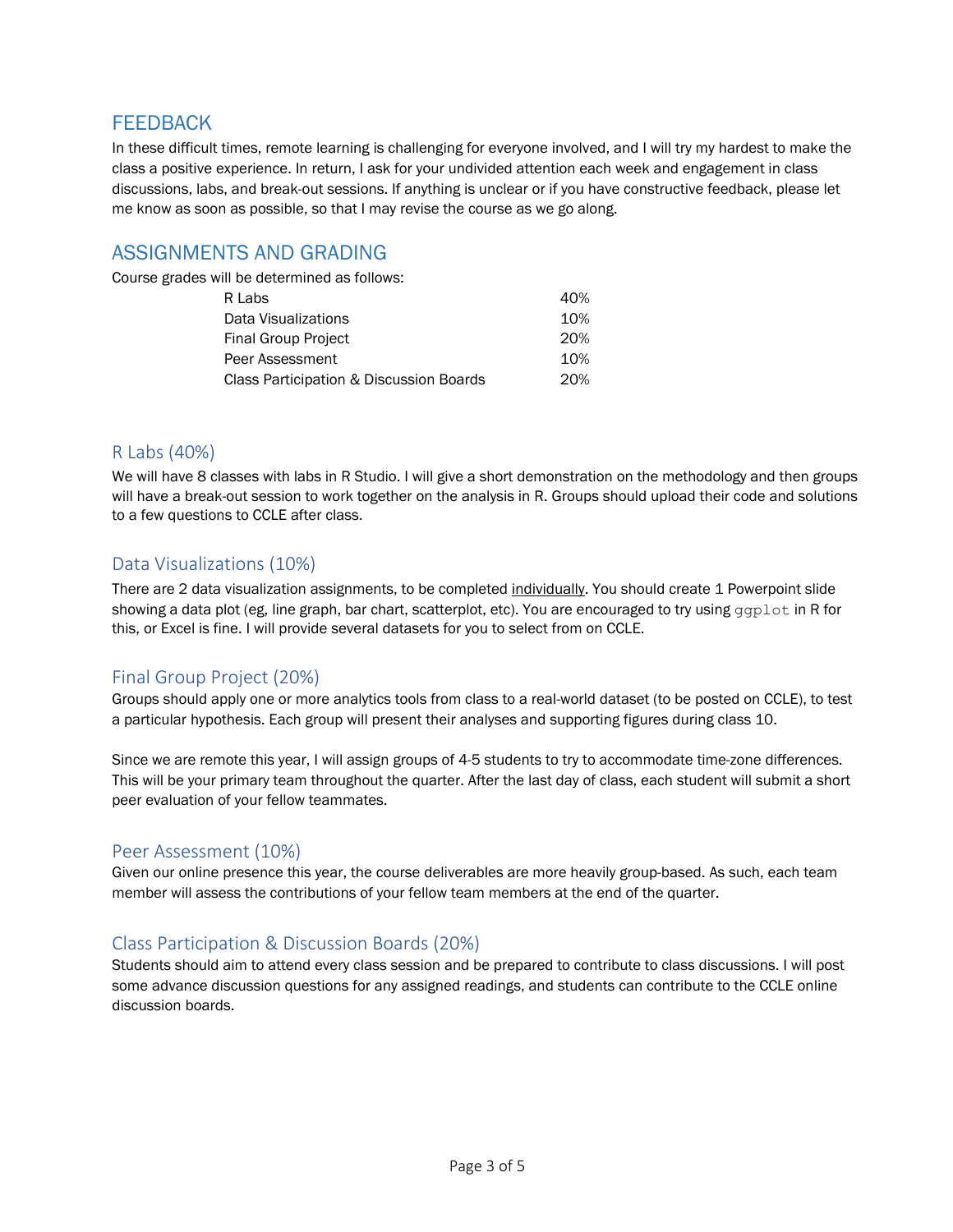# COURSE OUTLINE

#### Class 1 April 1 COVID analytics

Aim: To calculate various summary statistics of the COVID pandemic. Lab: Install R and R Studio, import a dataset, explore dataframes. Reading (optional): Chen, Chevalier, Long (2021) "Nursing home staff networks and COVID-19", *PNAS*

## Class 2 April 8 Health insurance costs

Aim: To examine how age, sex, BMI, and smoking status relate to health costs. Lab: Build a linear regression model in R using insurance claims data. Reading: Moderna HBS Case<https://hbsp.harvard.edu/import/817437>

## Class 3 April 15 Health tech platforms

Aim: To compare physician ratings in online scheduling platform, and describe potential natural experiments in the data.

Lab: Use t-tests to compare ratings and explore data visualization with ggplot. Reading: Zocdo[c https://www.zocdoc.com/about/blog/tech/how-zocdoc-uses-data-to-make-better-products-for](https://www.zocdoc.com/about/blog/tech/how-zocdoc-uses-data-to-make-better-products-for-patients/)[patients/](https://www.zocdoc.com/about/blog/tech/how-zocdoc-uses-data-to-make-better-products-for-patients/)

#### Class 4 April 22 Behavioral incentives

Aim: To evaluate health and employment outcomes in a randomized trial of a workplace wellness program.

Lab: Use t-tests to compare outcomes by treatment group and continue data visualization with  $qqplot$ . Reading: Jones, Molitor, Reif (2019) "A Reason to be Skeptical of the Workplace Wellness Industry", *Scient Amer.*  Reading: Kwoh (2013) "When Your Boss Makes You Pay for Being Fat", *Wall Street Journal*

## Class 5 April 29 Hospital patient outcomes

Aim: To introduce causal estimation in healthcare.

Lab: Replicate a published study using regression discontinuity based on newborn birth weight and NICU assignment.

Reading: Sitka Telehealth<https://medium.com/trust-sitka/telehealth-and-senior-living-c9fc471a936c>

## Class 6 May 6 **Predicting disease**

Aim: To introduce nonlinear regression models with binary outcome variables.

Lab: Build a logistic regression model to predict cardiovascular health outcomes.

Reading: Quer et al (2021) "Wearable sensor data and self-reported symptoms for COVID-19 detection", *Nature Medicine*

## Class 7 May 13 Nonprofit analytics

Aim: To observe an application of analytics in a nonprofit organization providing suicide prevention for LGBTQ+ youth.

Lab: Calculate arrival and service times, by day of week, time of day, and modality (text vs call) Reading: The Trevor Project<https://www.thetrevorproject.org/about/innovation-the-trevor-project/> Reading[: https://www.technologyreview.com/2021/02/26/1020010/trevor-project-ai-suicide-hotline-training](https://www.technologyreview.com/2021/02/26/1020010/trevor-project-ai-suicide-hotline-training)